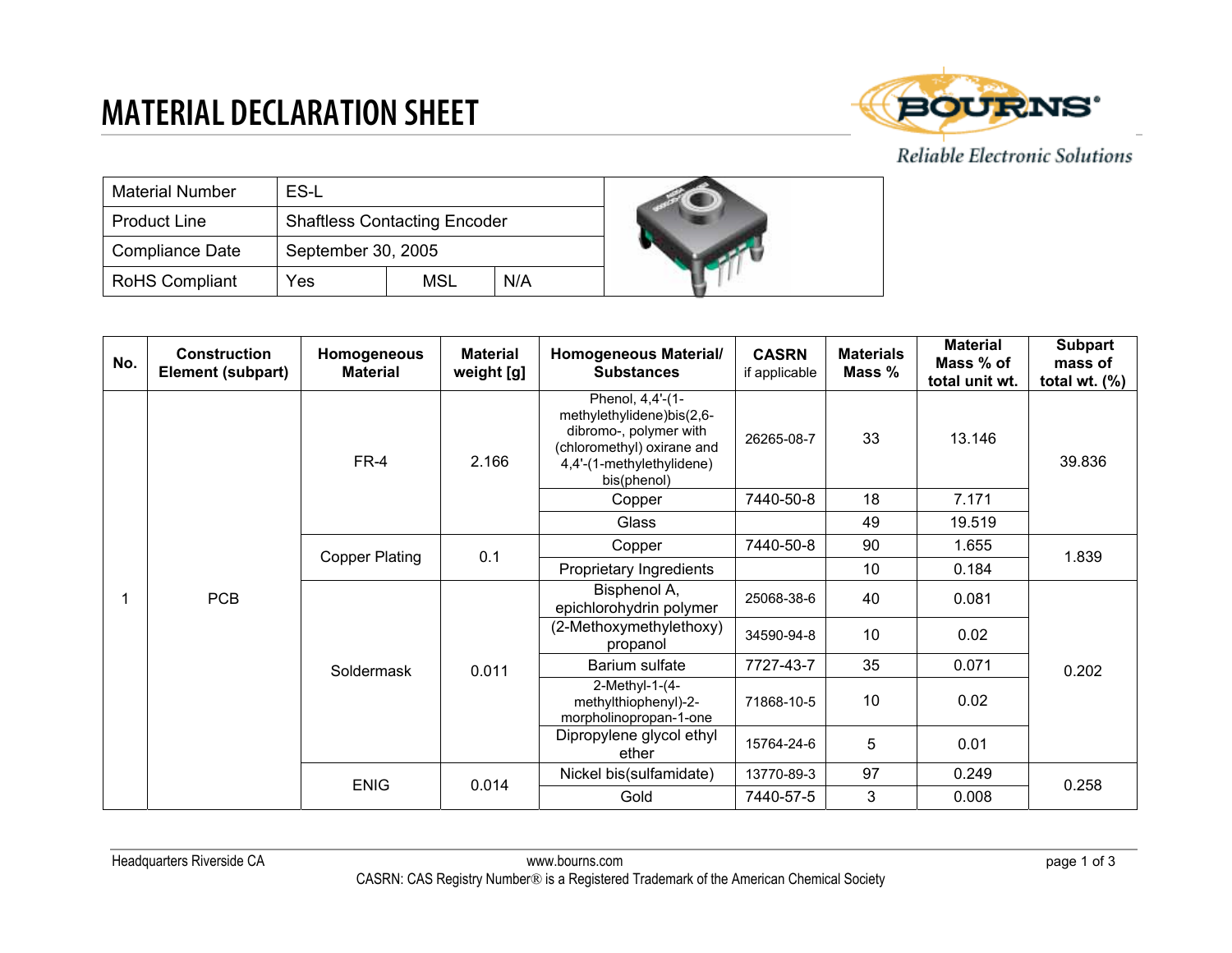# **MATERIAL DECLARATION SHEET**



#### Reliable Electronic Solutions

| $\overline{2}$ | <b>Element Lube</b>   | Lube                   | 0.00815 | Decanoic acid, mixed esters<br>with heptanoic acid, octanoic<br>acid | 68130-53-0 | 54.4           | 0.082  | 0.149  |
|----------------|-----------------------|------------------------|---------|----------------------------------------------------------------------|------------|----------------|--------|--------|
|                |                       |                        |         | Lithium 12-hydroxystearate                                           | 7620-77-1  | 5.7            | 0.009  |        |
|                |                       |                        |         | Isohexadecyl-<br>isooctadecanoate                                    | 52006-45-8 | 33.7           | 0.051  |        |
|                |                       |                        |         | Polyisobutylene                                                      | 9003-27-4  | 6.2            | 0.009  |        |
|                |                       | Phosphor Bronze        | 0.0822  | Copper                                                               | 7440-50-8  | 94.8           | 1.433  | 1.512  |
| 3              | Terminal X 3          |                        |         | Tin                                                                  | 7440-31-5  | 5              | 0.076  |        |
|                |                       |                        |         | Phosphorus                                                           | 7723-14-0  | 0.2            | 0.003  |        |
|                |                       | Plating                | 0.005   | Tin                                                                  | 7440-31-5  | 100            | 0.092  | 0.092  |
|                |                       | Solder                 | 0.018   | Tin                                                                  | 7440-31-5  | 96.5           | 0.319  | 0.331  |
| 4              | Solder                |                        |         | Silver                                                               | 7440-22-4  | 3              | 0.009  |        |
|                |                       |                        |         | Copper                                                               | 7440-50-8  | 0.5            | 0.002  |        |
|                | Rotor                 | <b>POM</b>             | 0.6002  | Polyoxymethylene<br>Homopolymer                                      | 30846-29-8 | 94             | 10.377 | 11.039 |
| 5              |                       |                        |         | Stabilizer                                                           |            | $\overline{2}$ | 0.221  |        |
|                |                       |                        |         | Pigment                                                              |            | 3              | 0.331  |        |
|                |                       |                        |         | Carbon Black                                                         | 1333-86-4  | $\mathbf 1$    | 0.11   |        |
|                | <b>Contact Spring</b> | Wire                   | 0.01548 | Copper                                                               | 7440-50-8  | 55             | 0.157  | 0.285  |
|                |                       |                        |         | Nickel                                                               | 7440-02-0  | 18             | 0.051  |        |
|                |                       |                        |         | Zinc                                                                 | 7440-66-6  | 27             | 0.077  |        |
| 6              |                       | <b>Spacer Strip</b>    | 0.00756 | Nickel                                                               | 7440-02-0  | 18             | 0.025  | 0.139  |
|                |                       |                        |         | Copper                                                               | 7440-50-8  | 55             | 0.077  |        |
|                |                       |                        |         | Zinc                                                                 | 7440-66-6  | 27             | 0.038  |        |
|                |                       | <b>Laminated Strip</b> | 0.05    | Copper                                                               | 7440-50-8  | 70             | 0.644  | 0.919  |
|                |                       |                        |         | Zinc                                                                 | 7440-66-6  | 30             | 0.276  |        |
| $\overline{7}$ | Housing               | Nylon                  | 2.283   | Nylon                                                                | 32131-17-2 | 85             | 35.69  | 41.988 |
|                |                       |                        |         | Glass                                                                |            | 15             | 6.298  |        |